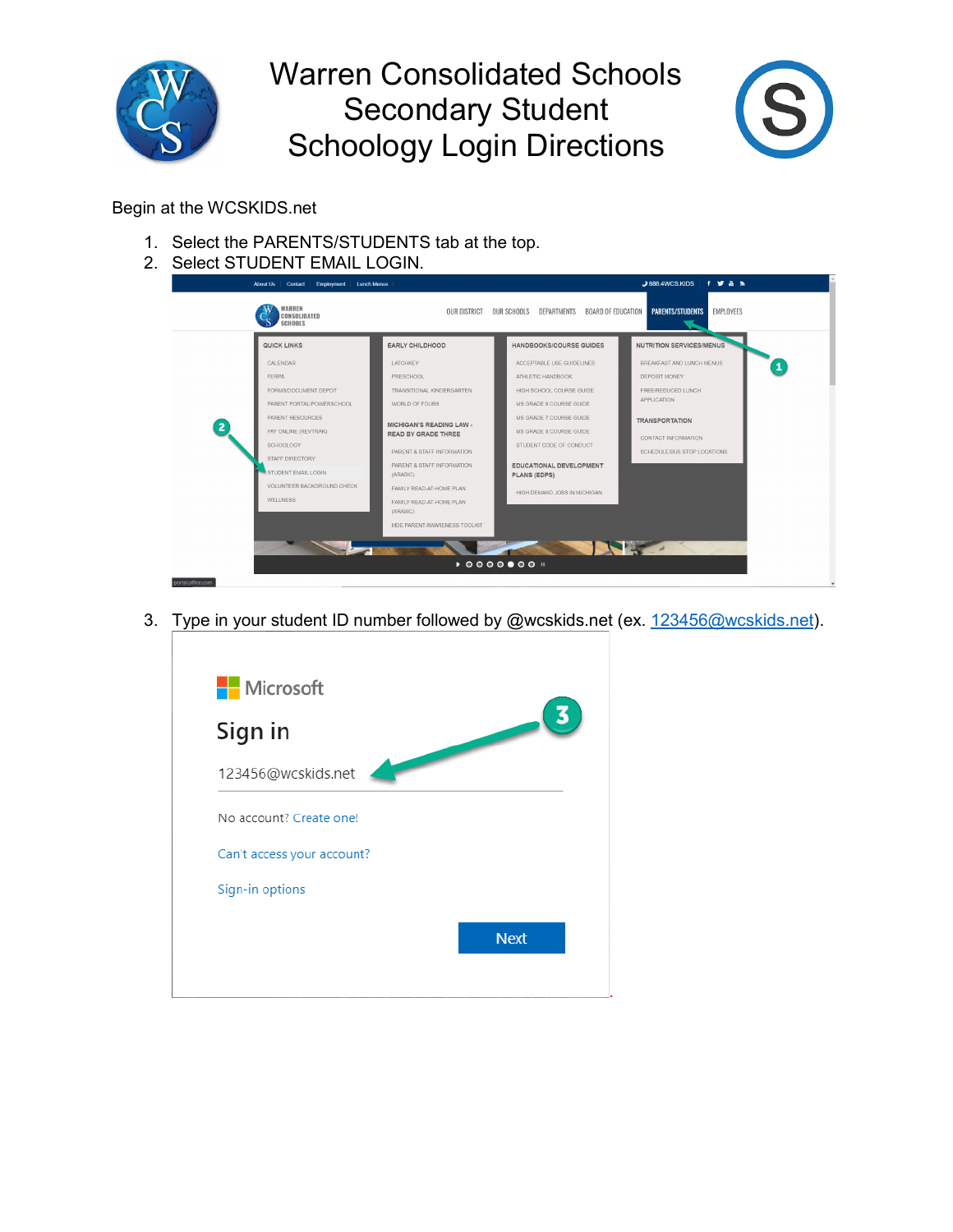4. Enter your district-provided password in all CAPS (ex ABC123).



5. This will take you to your Office 365 dashboard. This dashboard contains many useful programs available to WCS students, including Outlook (email). In the upper left corner, select the "App Launcher" sometimes referred to as the "Waffle."

| $\frac{111}{111}$ Office 365 |                  |         |                | $O$ Search      |                |            |                           |            |       |                                                            | $\Omega$<br>ි         | - 2 | u        |
|------------------------------|------------------|---------|----------------|-----------------|----------------|------------|---------------------------|------------|-------|------------------------------------------------------------|-----------------------|-----|----------|
|                              | Good evening,    |         |                |                 |                |            |                           |            |       |                                                            | Install Office $\vee$ |     | $\Delta$ |
|                              | $^{+}$           | $\circ$ | $\bullet$      | W.              | $\mathbf{x}$ . | P.         | $\overline{\mathbf{N}}$ . | 6          | 喞     | $S_{\perp}$                                                |                       |     |          |
|                              | <b>Start new</b> | Outlook | OneDrive       | Word            | Excel          | PowerPoint | OneNote                   | SharePoint | Teams | Sway                                                       |                       |     |          |
| Θ                            | $\rightarrow$    |         |                |                 |                |            |                           |            |       |                                                            |                       |     |          |
|                              | All apps         |         |                |                 |                |            |                           |            |       |                                                            |                       |     |          |
|                              |                  |         |                |                 |                |            |                           |            |       |                                                            |                       |     |          |
|                              | Pinned<br>Recent |         | Shared with me | <b>Discover</b> |                |            |                           |            |       | $\bar{\uparrow}$ Upload and open $\equiv \bar{\downarrow}$ |                       |     |          |

6. Select "All Apps."

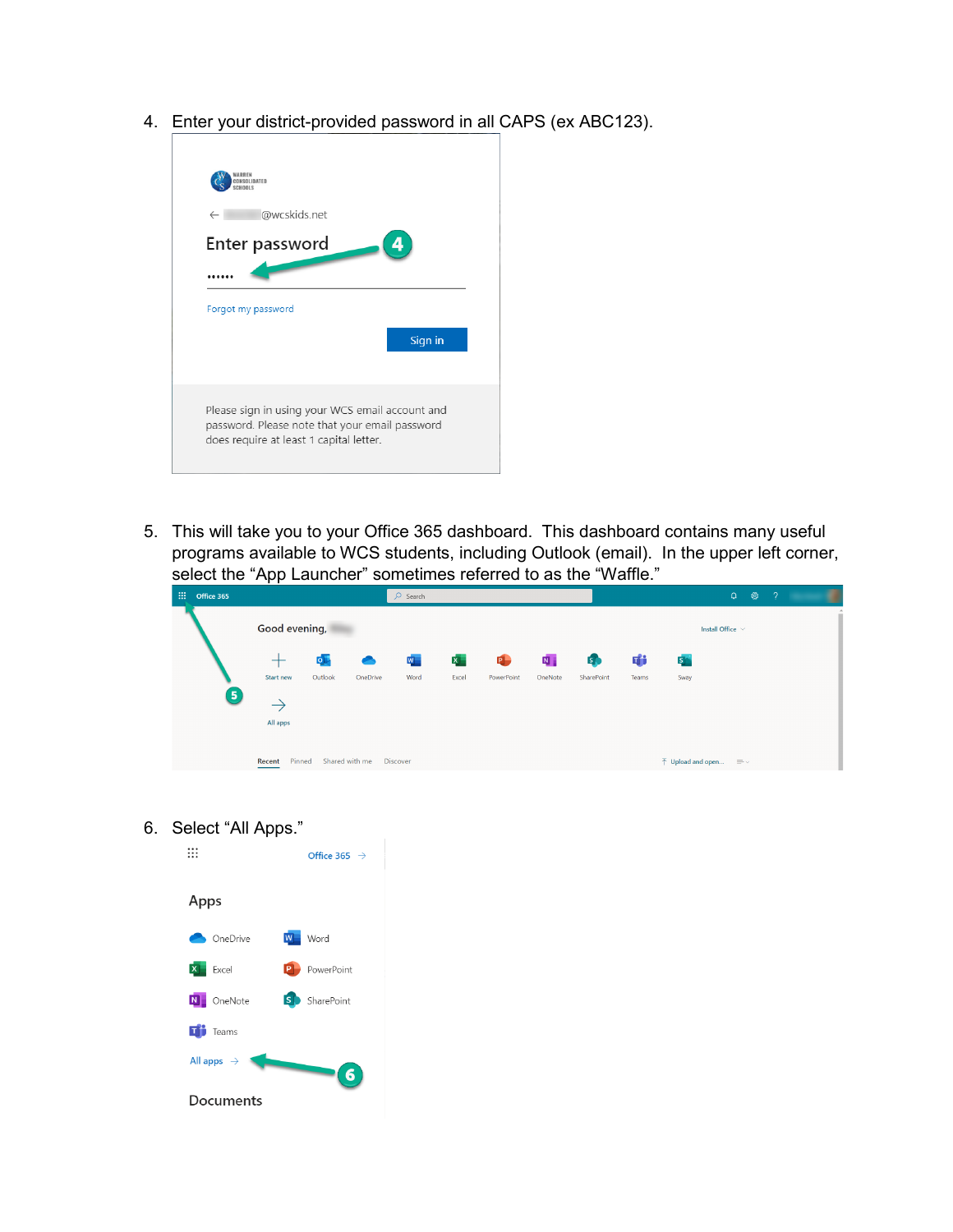7. Then select the Schoology icon. After the initial login, you will no longer need to go to "All Apps." Schoology Icon will appear on the "App Launcher" (refer to step 5).  $\vdots$ 



This will take you to your Schoology Dashboard. From the dashboard you can:

- 8. Enter a "Course"
- 9. View "Recent Activity"
- 10. Check to see if you have any "Notifications"
- 11. Send or Receive "Messages"
- 12. Look at "Calendar" to see upcoming events

| S schoology | <b>COURSES</b><br><b>GROUPS</b><br><b>RESOURCES</b><br><b>GRADES</b> |                                                           | 圖<br>$\alpha$<br>$\boxtimes$<br>$\mathcal{Q}$<br>$(\Box)$<br>$\checkmark$                                                               |
|-------------|----------------------------------------------------------------------|-----------------------------------------------------------|-----------------------------------------------------------------------------------------------------------------------------------------|
| 9           | RECENT ACTIVITY<br>COURSE DASHBOARD<br>$U^{\prime}$ up<br>Jhine      | $\odot$<br>Lin                                            | $\overline{12}$<br>Reminders<br>$\overline{\mathbf{10}}$<br>Reminders did not load<br><b>C</b> Refresh Reminders<br>$\boldsymbol{\Phi}$ |
|             | Without<br>ENGLISH 10 HONORS: 2(A)<br>Cousino High School            | MST CHEM 1: 6(A)<br>Macomb Math Science Tech Center       | Calendar<br>Upcoming<br>Upcoming items did not load<br><b>C</b> Refresh Upcoming Items                                                  |
| 8           | 小时                                                                   | SLT                                                       |                                                                                                                                         |
|             | MST FS TRIG: 5(A)<br>Macomb Math Science Tech Center                 | <b>MST IDS 2: 4(A)</b><br>Macomb Math Science Tech Center | S                                                                                                                                       |

If a student recieves support services (ex. Resources Room, ELL, Title I), an additional  $(7<sup>th</sup>)$ class will be on the Course Dashboard.